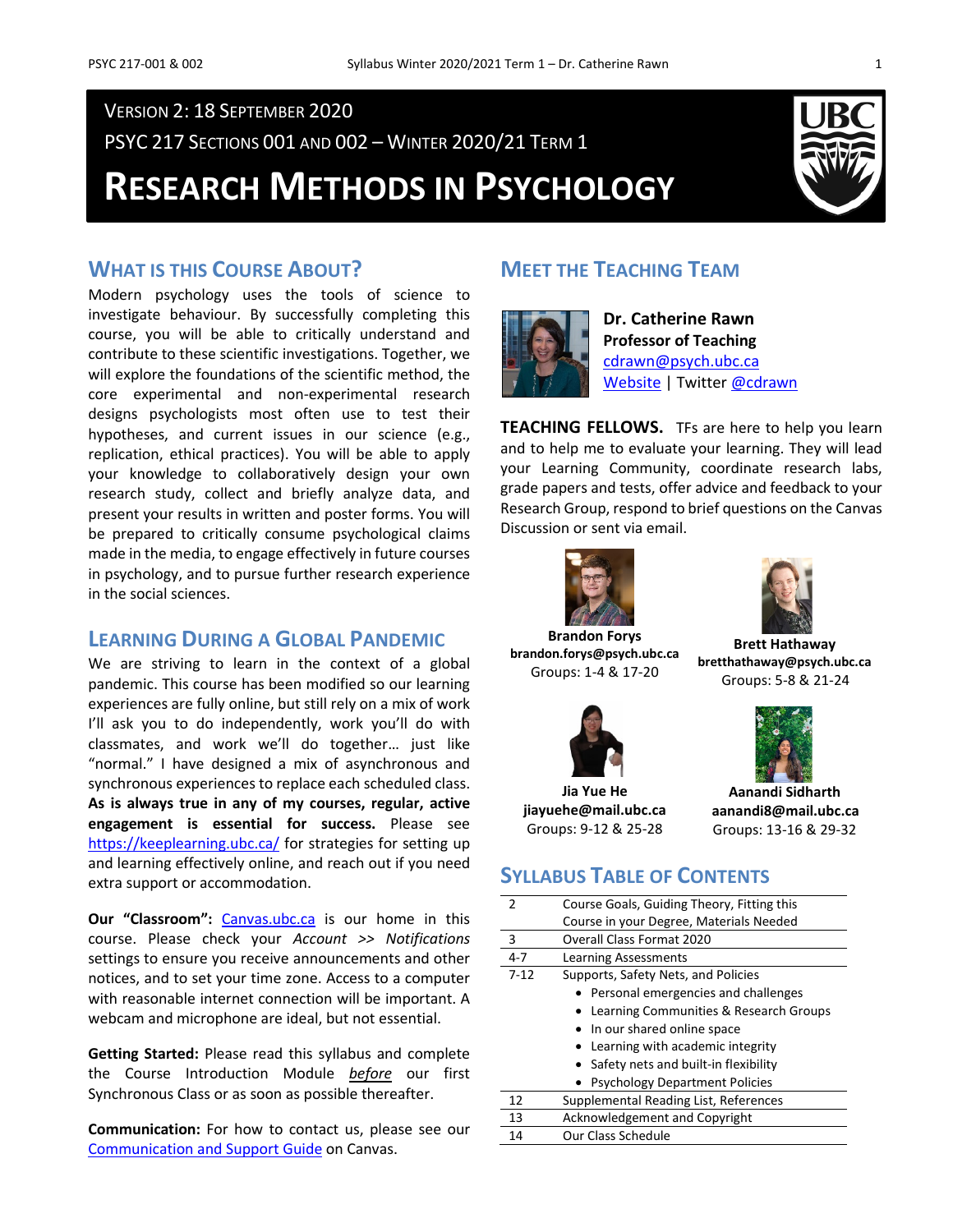### **COURSE GOALS**

I wrote these course goals to provide direction for all our learning activities and assessments (see [Constructive](https://youtu.be/3GegIMZLO24)  [Alignment](https://youtu.be/3GegIMZLO24) for more on this approach to course design). They align with most of our disciplinary guidelines for the undergraduate psychology major (American Psychological [Association, 2013\)](https://www.apa.org/ed/precollege/about/undergraduate-major).

#### **If you are willing and able to meet the requirements, by the end of this course, you will be able to...**

- 1. define and use key concepts (e.g., reliability, validities, operational definition) central to research methods commonly used in psychology;
- 2. question claims about psychological phenomena by critiquing the quality of evidence provided;
- 3. compare experimental and correlational research designs in terms of features, strengths, limitations, variations, analysis strategy, interpretation;
- 4. contribute effectively in a team to design and conduct a basic experiment with human participants to address a psychological question;
- 5. analyze quantitative data using basic descriptive statistics and report those results in scholarly formats common in psychology;
- 6. know and follow ethical guidelines in all aspects of scholarly work (e.g., literature search, design, data collection, analysis, interpretation, reporting);
- 7. find, interpret, summarize, and appropriately use published quantitative research to understand a psychological phenomenon;
- 8. recognize the norms, values, strengths and limitations of quantitative psychology, as evident in how we ask questions, design research, report results, and approach replication;
- 9. situate quantitative ways of making knowledge in the landscape of academic disciplines broadly, as well as how they may contribute to your personal and professional development.

### **GUIDING THEORY**

I am a social psychologist, and have long been interested in motivation and learning. Increasingly (and especially since COVID-19 moved our learning experiences online) I draw on **Self Determination Theory** [\(Ryan & Deci, 2000\)](https://psycnet.apa.org/record/2000-13324-007) to inform my teaching practice. I strive to create conditions that support your experience of autonomy, competence, and relatedness. *Where can you spot [applications](https://selfdeterminationtheory.org/application-education/) of this in this course design? What additional*  *ideas do you have for how to apply this theory?* For more information, check [https://selfdeterminationtheory.org.](https://selfdeterminationtheory.org/)

### **FITTING THIS COURSE IN YOUR DEGREE**

Our course concepts provide a strong foundation for *all* subsequent coursework and Research Assistantships in Psychology, other behavioural sciences (e.g., marketing, economics, sociology), and for being an informed citizen. It is a required course for all Psychology Majors (and not just at UBC; see Norcross et al., 2016).

**Pre/Co-Requisites.** To take this course, you must have taken (or currently be taking) PSYC 101 and PSYC 102. *This course is a Prerequisite for:* PSYC 218 and 359 (Statistics), PSYC 349/449 (Honours), and some other courses.

**Considering Withdrawing?** *This is a demanding course, no matter what year you take it.* If you find yourself unable to handle this course at this time, I encourage you to talk to me, especially if it is after the second week of classes (when groups are formed). Check [these dates](http://www.calendar.ubc.ca/vancouver/index.cfm?page=deadlines) to find out whether withdrawing will affect your transcript.

### **MATERIALS NEEDED**

1. **Cozby, P. C., Mar, R. & Rawn, C. D. (2020).** *Methods in Behavioural Research* **(3rd Canadian Ed.). Toronto, ON: McGraw-Hill Ryerson.**

(Yes, I am the third author. I donate all royalties from UBC sales to UBC scholarships.)

- *Please purchase through the bookstore to enable Smartbook and eBook access through Canvas.*
- Connect Smartbook (with eBook) access is included with your textbook purchase. Keep your proof of purchase, and follow instructions on Canvas for how to access. Smartbook Adaptive Mastery Quizzes are a recommended graded component of this course.

#### 2. **Required Supplemental Readings**

See below for the article list. All are available for download for free from library.ubc.ca.

*Financial Hardship***:** If you are experiencing serious financial hardship and are unable to purchase the textbook with Smartbook access, please ask me to arrange access. Our 217 Teaching Team negotiated hard with the publishing company for these codes to support our students in financial need. *(As a first-generation undergraduate student who relied fully on student loans, I understand financial hardship. Please reach out!)* See also the **Student Discounts for Remote Learning page**.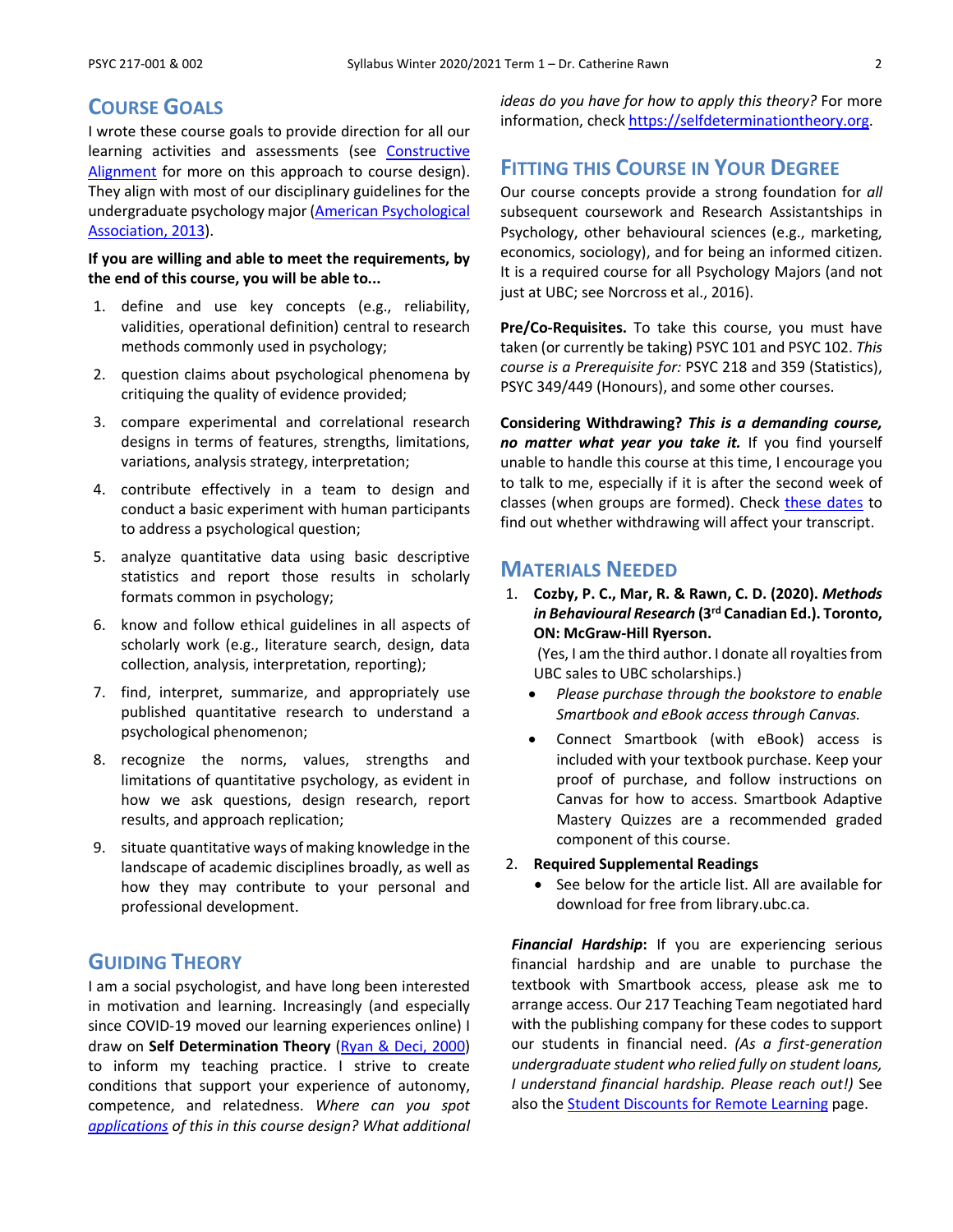### **ONLINE CLASS FORMAT 2020**

Before the pandemic, the original schedule for class meetings was Monday, Wednesday, and Friday from 9:00-9:50 (Section 1) and from 10:00-10:50 (Section 2). I redesigned this course to follow the MWF pacing of the week as originally scheduled, with flexibility built in wherever possible. **Online systems require I set a deadline to the very minute.** So, rather than anchoring those deadlines to MWF, I have set deadlines on Tuesday, Thursday, and Saturday to maximize flexibility for all students, especially those who need to join us fully asynchronously from around the world.

Everything will be prepared and organized for you in Canvas. **All you'll need to do is go to the Week Module and follow the directions there. If you ever get lost, please revisit the Course Introduction Module**. Of course, please feel free to reach out and ask for help! Below is a table to help give a sense of the general weekly flow of the course. Depending on your Assessment choices (see the next section), not all of these elements will be relevant for you.

Please see Our Class Schedule (last page) for the week-by-week plan and schedule of topics.

|  | Day of the Week                                                             | <b>Synchronous:</b><br><b>Attendance Expected*</b>                   | <b>Synchronous: Optional</b><br>and recommendations<br>Choose either:                            | <b>Asynchronous Learning Work</b>                                                                             |
|--|-----------------------------------------------------------------------------|----------------------------------------------------------------------|--------------------------------------------------------------------------------------------------|---------------------------------------------------------------------------------------------------------------|
|  |                                                                             |                                                                      | 9:00-9:50 or 10:00-10:50                                                                         |                                                                                                               |
|  | Sunday: Prepare<br>your week ahead                                          |                                                                      |                                                                                                  | Review Canvas Module, read<br>Lesson page, plan your schedule,<br>start chapter reading and<br>Smartbook quiz |
|  | <b>Mondays: Units</b><br>begin by engaging<br>with the material<br>directly |                                                                      | Typical Mondays will be<br>informal, recorded Ask<br>Dr. Rawn sessions. Bring<br>your questions! | Read the assigned textbook<br>chapter, complete Smartbook<br>Learning Quiz, due by tomorrow at<br>Noon PT.    |
|  | Tuesday                                                                     |                                                                      |                                                                                                  |                                                                                                               |
|  | <b>Wednesdays: Units</b><br>continue with a<br>chance to apply and          | Weekly synchronous<br>class with Dr. Rawn,<br>customized in response |                                                                                                  | Begin/continue preparations for<br>the 6 Lab Project weeks.                                                   |
|  | practice what<br>you're learning                                            | to your Smartbook<br>results                                         |                                                                                                  | Lesson Take-Home Message due<br>by tomorrow at Noon PT.                                                       |
|  | Thursday                                                                    | [last day of classes only:<br>multi-section Poster<br>Session]       |                                                                                                  |                                                                                                               |
|  | <b>Fridays: Units close</b><br>with discussion to<br>push your              | Synchronous attendance<br>expected only for the<br>following events: | Recommendation: use<br>this time to complete<br>your discussion post and                         | Lab 3 and 4<br>Lab Project Work (All labs)                                                                    |
|  | understanding<br>further.                                                   | Lab Meetings 1, 2, 5<br>Test 1 and 2                                 | replies                                                                                          | <b>Discussion post</b> due by tomorrow<br>at Noon PT.<br>Review this week's Module                            |
|  |                                                                             |                                                                      |                                                                                                  | checklist and optional resources to<br>enhance your understanding.                                            |
|  | Saturday                                                                    |                                                                      |                                                                                                  |                                                                                                               |

**Monday Optional Synchronous Events.** Most Mondays will be informal *Ask Dr. Rawn* sessions, which will be recorded for those who can't join us so they can benefit too. Bring your questions!

**Wednesday Synchronous Classes**. We will engage in groupwork activities and discussion using Collaborate Ultra (within Canvas). **\*If your time zone or personal responsibilities make it impossible for you to attend, there will always be an alternative way to engage and contribute.** Please consult each Lesson in Canvas for further instructions, and reach out if there's anything more we can do to help you. *After each class, whether you join us synchronously or asynchronously, you will be asked to complete a Take Home Message (see Weekly Learning Activities, below).*

**Fridays Asynchronous Discussions** and Synchronous Labs and Tests (see Calendar for schedule). If you cannot join us synchronously for Tests, you'll be asked to register for a deferred time in advance.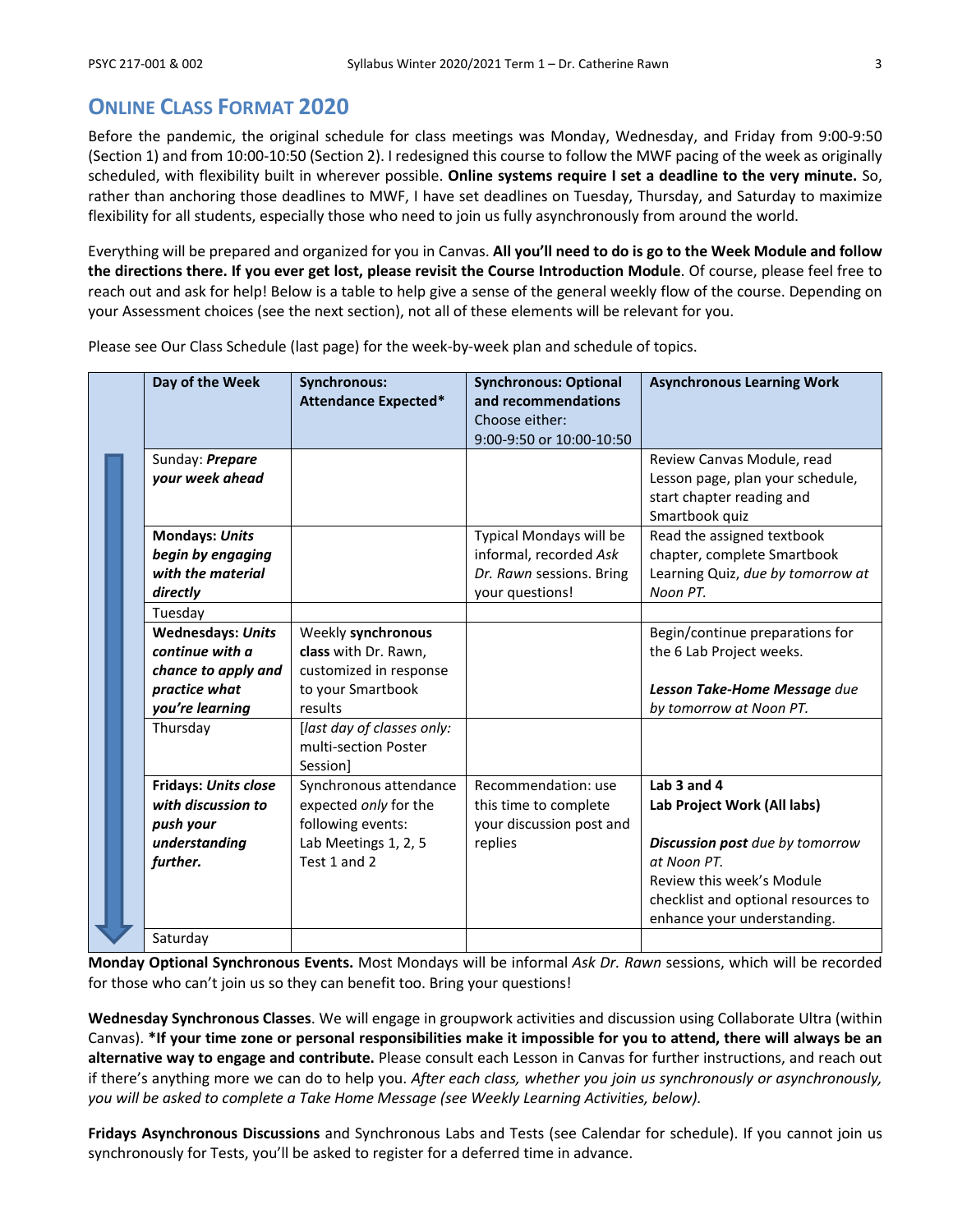### **LEARNING ASSESSMENTS (YOU HAVE SOME CHOICE HERE!)**

These assessments are designed to help you achieve the learning outcomes—and to help me measure that learning. In line with [Self-Determination Theory,](https://selfdeterminationtheory.org/application-education/) assessments are structured to support your experience of *autonomy* (e.g., flexible assessment values), *competence* (e.g., weekly learning activities, REC, Smartbook adaptive mastery quizzes, article assignment), and *relatedness* (e.g., research project engagement, Learning Community moderation).

To support your *autonomy*, you may decide the value of particular assessments in the calculation of your final grade by choosing a value from within the ranges provided in the column on the right. Make sure that the values you decide add up to a total grade value of 100% and that you let me know your decision by **sending me a message from the Canvas inbox** *before* **11:59pm PT on Monday 21 September 2020. No changes will be permitted after that date.** If you wish to have your final grade calculated using the proposed value for each item, no email is required to confirm this; the proposed values will be used for all students who have not specified otherwise before the deadline. (See Rideout, 2018, for evidence supporting this flexible assessment approach.)

Regardless of choices, everyone will have the opportunity to meet all Course Goals while practicing a variety of skills that will benefit them in future classes, in the workplace, and in their personal lives. The more Assessment types you choose, the more structure you will have to scaffold your learning across this course. *Please find details of each Assessment below the table.*

| <b>Learning Assessment</b>              | Due Date                    | <b>Proposed Value</b> | <b>OR</b> Choose the value |  |
|-----------------------------------------|-----------------------------|-----------------------|----------------------------|--|
|                                         | (Vancouver Time – see       | (% of final grade)    | for you                    |  |
|                                         | clock on Canvas homepage)   |                       | (% of final grade)         |  |
| 1. Lab Research Project                 |                             | 40%                   | 40%                        |  |
| A. Project Engagement (5%)              | Throughout the Term         |                       |                            |  |
| B. Research Experience Component        | Throughout the Term         |                       |                            |  |
| (1% TCPS, 4% HSP)                       |                             |                       |                            |  |
| C. APA-style Report (20%)               | November 30, 11:59pm PT     |                       |                            |  |
| D. Poster Presentation (10%)            | Thursday December 3         |                       |                            |  |
| 2. Weekly Learning Activities           | Throughout the Term         | 3%                    | $3 - 5%$                   |  |
| 3. Smartbook Adaptive Mastery Quizzes   | 10 quizzes (~1/week), due   | 10%                   | $0 - 10%$                  |  |
|                                         | Tuesdays at Noon PT         |                       |                            |  |
| 4. Learning Community Online Discussion | 1 discussion moderation (to | 0%                    | $0 - 5%$                   |  |
| <b>Moderation</b>                       | be scheduled)               |                       |                            |  |
| 5. Communicating Psychology Assignment  | October 23                  | 0%                    | $0 - 10%$                  |  |
| 6. Test 1                               | October 9                   | 10%                   | $0 - 15%$                  |  |
| <b>7. Test 2</b>                        | November 6                  | 12%                   | $0-15%$                    |  |
| 8. Final Exam (Cumulative)              | TBD (December 7-22)         | 25%                   | 15-55%                     |  |
| <b>Total</b>                            |                             | 100%                  | 100%                       |  |

### **1. Lab Research Project**

The heart of PSYC 217 is the Lab Research Project. You gain experience working in a team to design an experiment from scratch, collect data from classmates, conduct some basic analyses, as well as present your work in a poster session (collaboratively as a group) and a written APA-style report. There are four graded elements to this Project (regardless of which section of this course you take). As you will learn, there is no perfect study, and some of the richest learning can happen from mistakes. Therefore, the grading structure is designed carefully to reward engaging in the research process and applying our course material, regardless of limitations and mistakes in the design and execution of the group's experiment. We measure your ongoing contributions to the group and the research experience, and even greater emphasis on your individual ability to write about research.

You and your Research Group will be guided throughout this process, with a series of 6 "Labs" embedded throughout this course, led by one of our four Teaching Fellows. All instructions, tips, strategies, and deliverables are embedded as Canvas modules, and your TF will be there to support you along the way. Please see Canvas for more information about the Labs.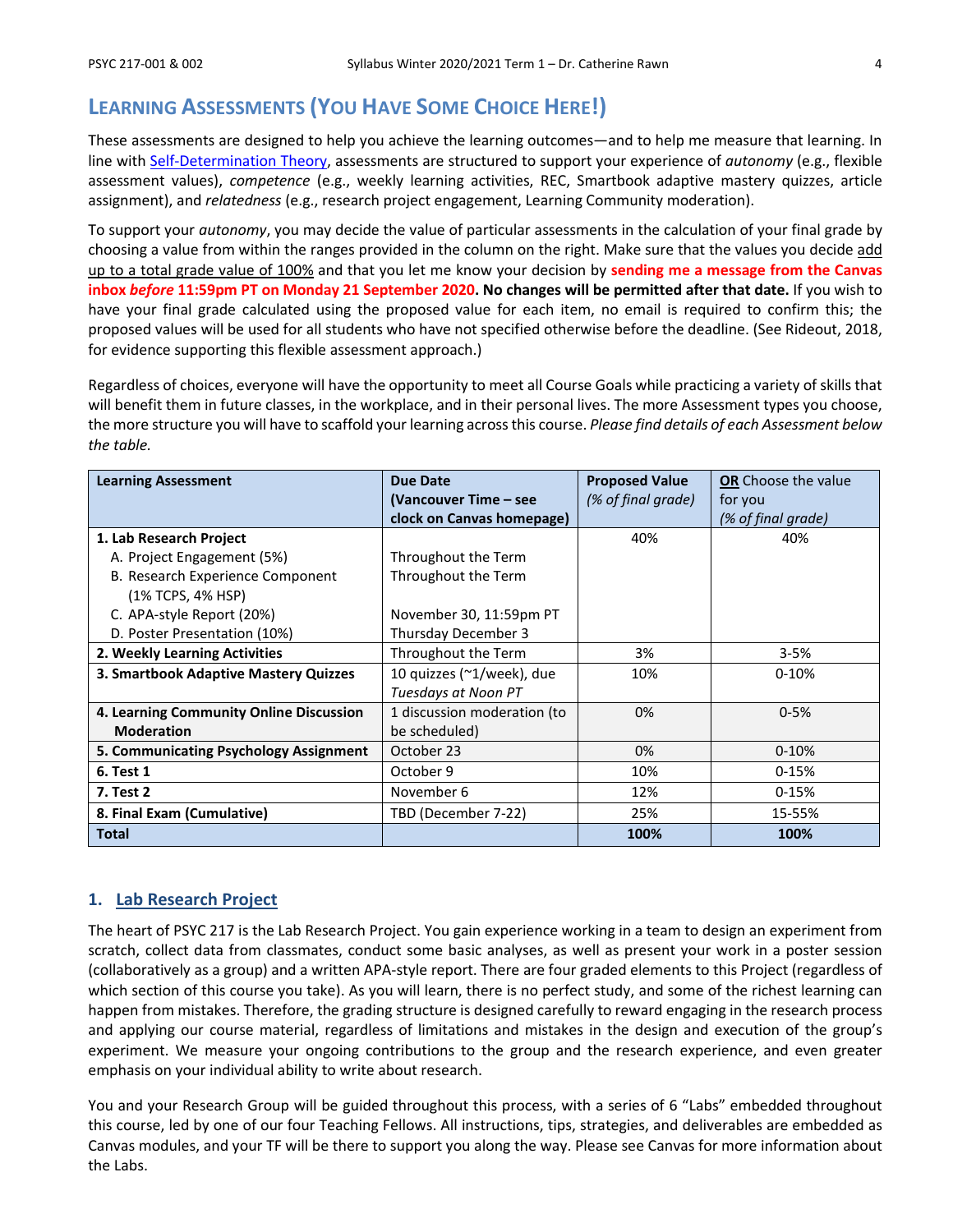All labs will have an online module to guide you through the tasks and, starting with Lab 1, offer discussion prompts and submissions that allow you to work with your group and get feedback from TFs asynchronously. (You may wish to create synchronous meeting times with your group, if possible, but we don't anticipate that will be necessary for everyone. Lab 1 includes an orientation to your group space in Canvas, which includes file sharing and other capabilities.)

For Labs 1, 2, and 5, your TF will be holding a synchronous session on the Friday of those weeks (9amPT for section 1, 10amPT for section 2), to offer advice and answer questions, as you work together with your group in a breakout room. You may have group members who cannot join at that time synchronously, and that's ok: they are still contributing through the asynchronous spaces. As you work through the Labs, if your group needs a deadline extension to accommodate teammates who are contributing asynchronously, yes you can have it (within reason). Please apply our Online Discussion Guiding Principles in your groupwork.

#### **A. Project Engagement 5%, throughout the term**

The vast majority of research conducted in psychology is collaborative. Reflecting this research approach, you will work closely in group of 5-6 on this project. Groups will be assigned immediately after the add/drop period. To help your group work together, we have developed a series of prompts, tasks, and spaces to collaborate all within the Canvas environment (whether or not you can all get together at the same time). These prompts include a mix of tasks you'll do as a group (e.g., experiment plan with operational definitions), and some you will complete individually (learning reflections, restating experiment plan in your own words, peer evaluations of others' contributions). All of your contributions, including your TF's and your groupmates' evaluations of your contributions, will be combined into this score. We encourage you to work together in the spirit of collaboration. We also know that group work can sometimes be challenging. You are always welcome to ask for advice from me and/or your TF on your team dynamics. Please see the section below called *Supporting Learning with Academic Integrity* for distinctions between acceptable group collaboration and unacceptable collusion.

#### **B. Research Experience Component (REC) 5%, throughout the term, as they appear in Canvas modules**

The REC is worth 5% of every PSYC 217 student's course grade: **1 hour of participation or 1 article summary = 1% x 4, plus 1% for completing the online Tri-Council Policy Statement (TCPS) tutorial** (see the Introductory Lab). The REC is designed to help you learn more about psychology and how research is conducted, and to provide you with first-hand experience with psychological research. This experience may make understanding research easier (Ceynar Rosell et al., 2006) and may help you decide whether research is a reasonable career option for you.

One way to meet the REC requirement is to spend four hours participating in psychology studies through the Department of Psychology's Human Subject Pool (HSP) system. You can locate and sign up for studies by going to [https://ubc](https://ubc-psych.sona-systems.com/)[psych.sona-systems.com.](https://ubc-psych.sona-systems.com/) If you don't already have a user account you will first need to request an HSP user account on that webpage. Once you have an account and have logged into it, you will be able to browse through all of the studies in which you can participate, sign up for studies and confirm your accumulated credits. The subject pool typically closes on the last day of class; I strongly urge you to participate before the last week to ensure studies are available. Further instructions on how to use the HSP online system can be found at [https://psych.ubc.ca/undergraduate/human-subject](https://psych.ubc.ca/undergraduate/human-subject-pool/)[pool/](https://psych.ubc.ca/undergraduate/human-subject-pool/) in the HSP Information for Participants document.

As an alternative to participating in subject pool studies, you may choose to fulfill the REC by completing four library writing projects, for which you read and summarize a research article. Each article summary counts as one hour of research participation. If you choose this library option, you must consult the HSP Information for Participants document for details about the assignment requirements and submission process (including the deadline), available here: [https://psych.ubc.ca/undergraduate/human-subject-pool/.](https://psych.ubc.ca/undergraduate/human-subject-pool/) *Note: The article you choose for the Article Assignment cannot count toward this credit. We will be cross-checking the articles.*

#### **C. APA Style Report 20%, your own independent work, due Monday of the last week of classes, 11:59pm PT**

The most important step in the research communication process for researchers is to clearly document their research and the contribution it makes to understanding human behaviour in a written manuscript. These written manuscripts are then reviewed by their peers, and (hopefully!) published in a journal. This individual report is designed to give you experience with a part of this process. Your report must be written using APA style and must include the following sections: Abstract, Introduction, Method, Results (including at least one graph), Discussion and References (at least 2).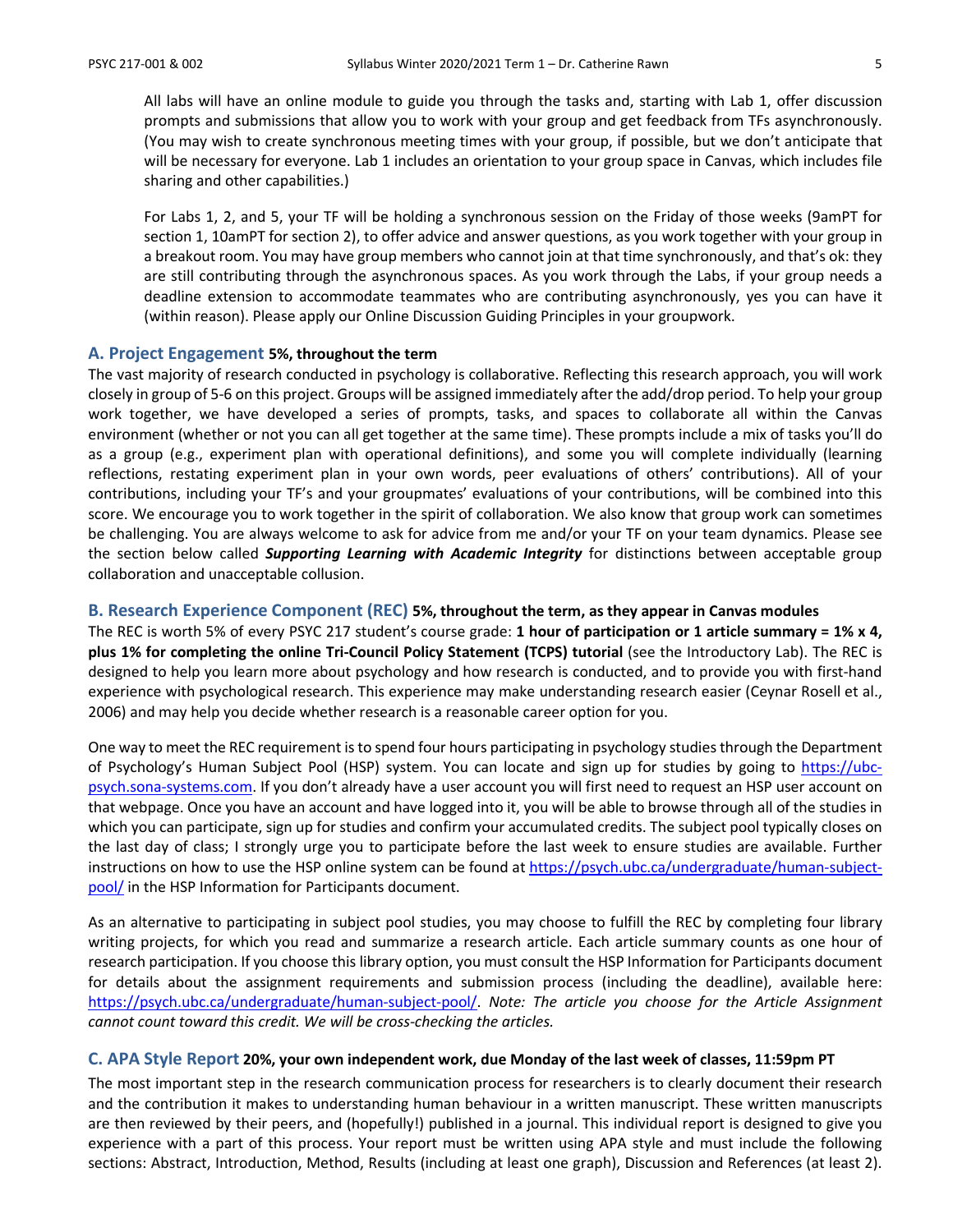See Appendix A of your textbook and resources available on Canvas for more guidance in writing APA style reports, including a detailed grading rubric to help guide your work.

Reports must be between 5 and 7 double spaced 8.5 x 11-inch pages (approximately 1500-1700 words). This page limit does NOT include a cover page, references, graphs, tables, or appendices (if needed, which they usually are *not*). You must use 12-point Arial, Times New Roman, or Calibri font and margins must be set to 1 inch all around. Your paper should integrate into the introduction section at least 2 references to related empirical journal articles (e.g., to set up a foundation for your hypothesis). Articles can also be used in the discussion section to help put results into context. **Submit your report in two places: on Canvas, as well as on Turnitin (details to come).**

#### **D. Poster Presentation 10%, group collaboration, plus independent peer reviews, due on last day of classes**

Approximately 600-700 students, ~16 Teaching Fellows, and 5 Instructors from all sections of PSYC 217 will meet online to share and learn about everyone's research projects (ok, probably not *everyone's* projects, but you're welcome to explore all 100+ posters if you wish!). You will prepare, as a group, a poster that summarizes your research project's hypothesis, method, results, and conclusions. During the poster session, you will be asked to evaluate a selection of your peers' posters (from a different section). Your poster grade will be a combination of your Teaching Fellow's rating and the average of five peers' ratings. More details about how to prepare for the poster and presentation, as well as how to evaluate others' posters will be provided later in the term. Note: This is not an oral presentation. It is a virtual poster session, similar to what our professional society[, Associate for Psychological Science, organized](https://www.psychologicalscience.org/2020-virtual-poster) in summer 2020.

#### **2. Weekly Learning Activities**

Each week I will ask you to engage in a few brief activities. You might think of these activities like you would iClicker participation points: low stakes, yet important for keeping you engaged, building *competence*, and helping me understand what you are learning. There are two activities each week; I may add a few others during the term (check the Week's Module to ensure you have completed the week's activities).

After each Wednesday Synchronous Class (whether you participate live or watch the recording), I will ask you to complete a brief (~5 minute) Lesson Take-Home Message on Canvas, including a question or two that follows up on activities, as well as quick feedback on how the lesson went so we can improve as we go.

Each Friday, our class will engage in asynchronous, online discussion about the topics of the week. We will be divided into Learning Communities (broader than our Research Groups, to further foster *relatedness* and build community among us). I will prepare some prompting questions, from which you can choose. Questions will be geared to help you apply concepts, deepen our understanding of challenging topics, and see research methods all around us. You are encouraged to respond to others' posts to help you and everyone develop their thinking further.

#### **3. Smartbook Adaptive Mastery Quizzes**

Would you benefit from regular, low-stakes quizzes to keep you on track for readings and to practice your understanding of key concepts? Would you like to help shape the focus of our Synchronous Classes? Then this *competence-*building option is for you! Each Monday throughout the term, complete the assigned Adaptive Mastery Quiz in the Smartbook (which accompanies your textbook; see Canvas for access instructions). **I'll count your best 10/11**, giving you extra flexibility If you need to miss a week. Take as long as you like (before the deadline) to complete the quiz until you reach Mastery of those concepts. The algorithm adapts questions as you go, depending on whether you answered the last question correctly or not. It also asks you to rate how confident you are, to help improve your metacognitive skills (i.e., how aware you are about what you know – and don't). Research shows greater long-term retention with multiple testing opportunities (Roediger & Karpicke, 2006) and enhanced meta-cognitive skills (Cromley & Kunze, 2020), making this a great investment in learning. On Tuesday afternoons, I'll use the results to build Wednesday's Synchronous Class. If you need to complete the Smartbook quiz late, it can still count, but I won't be able to use your data to inform lesson planning.

#### **4. Learning Community Online Discussion Moderation**

Leadership opportunity! As part of our Weekly Learning Activities (see above), everyone will be engaging in online discussions. Choosing this Discussion Moderation assessment option means that 1-2 times during the term, you will help to guide and spur deep discussions among a subset of your classmates. Assessment will be based on the quality and timeliness of your responses to others' posts, and a brief written or audio summary of the key points learned at the end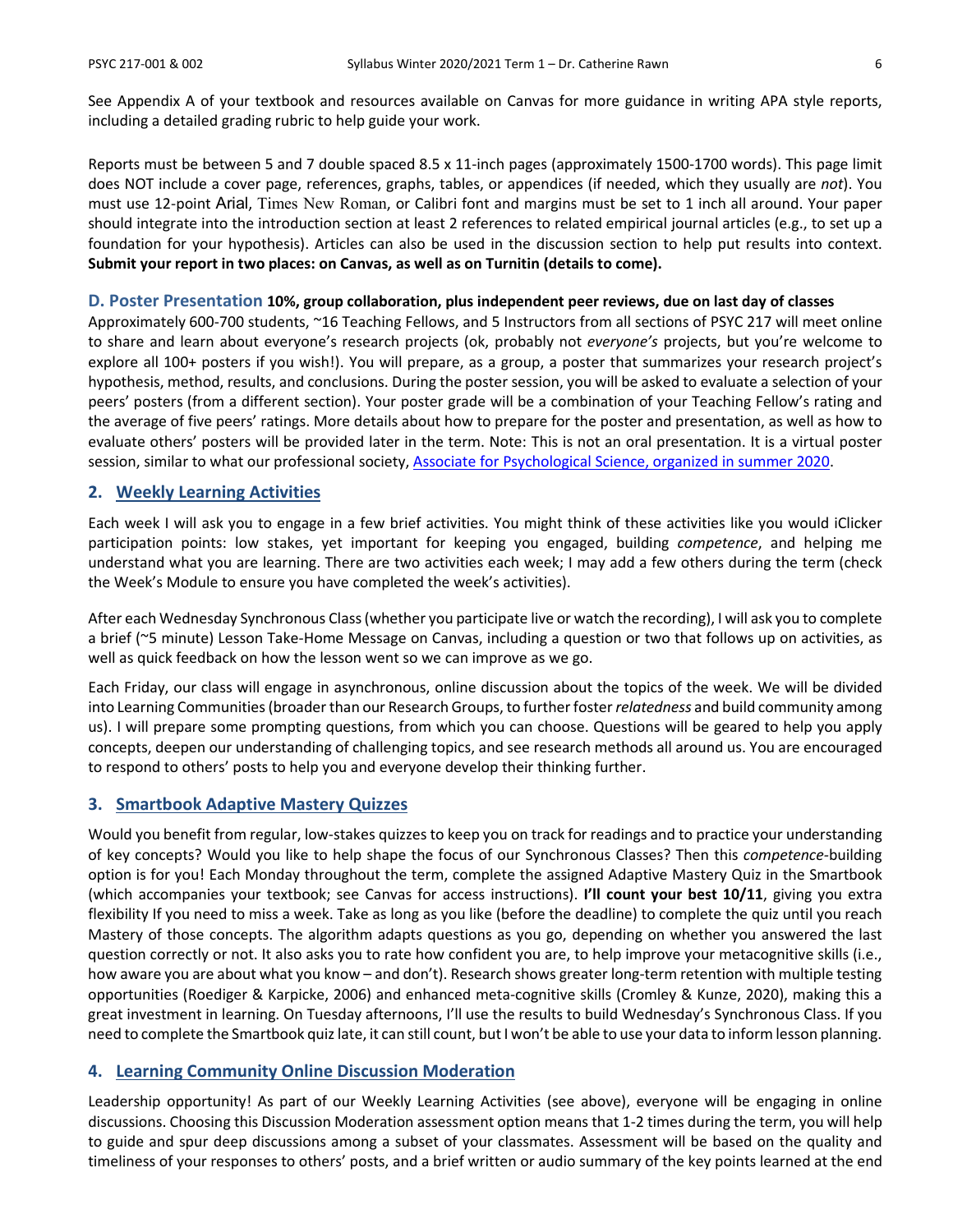of the discussion. You will have support from our Teaching Team; I will invite everyone who chooses this option to meet with me to discuss expectations so you have a clear idea of what to do. If you choose this option (with any non-zero weighting), please include 3 weeks when you would be available to moderate the discussion during Friday-Saturday, ranked in order of preference.

#### **5. Communicating Psychology Assignment**

This short written assignment offers you experience finding a pre-approved empirical journal article using the university's library system, identifying the major features of a study design, and communicating the most important findings in a compelling way. This assignment provides useful experience for your final paper, helps you develop skills communicating about psychological research, and is relevant wherever you take your psychology degree. Rather than taking the form of a single essay, I offer about a dozen specific open-ended questions for you to respond to using Canvas Quizzes. Please see the Communicating Psychology Assignment Guidelines page on Canvas for details.

#### **6. and 7. Tests 1 and 2**

**Each test will be out of approximately 25 points and will be held on a Friday and administered using Canvas. If you cannot join us synchronously for Tests, you'll be asked to register for a deferred time in advance.** Tests require thorough understanding of course material, including the ability to apply and integrate concepts across relevant chapters/units. Tests are *not* cumulative (in other words, they test only the material *since* the last test). Question types will include a mix of multiple choice, fill-in-the-blanks, and written answers. If you choose not to count these tests toward your grade (declared at the start of the term), you can still write them for practice but they will not count. Whether they count or not, tests are to be completed by you and you alone, using only materials authorized explicitly by me. Please see the section below called *Supporting Learning with Academic Integrity* for more information about expectations during testing.

#### **8. Final Exam (Cumulative)**

**The final exam date will be set by the Registrar during the official final exam period, and will be administered using Canvas.** The final exam will test your thorough understanding of the entire course's material, including the ability to apply and integrate concepts across chapters/units. Question types will include a mix of multiple choice, fill-in-the-blanks, and written answers. The final exam is to be completed by you and you alone, using only materials authorized explicitly by me. Please see the section below called *Supporting Learning with Academic Integrity* for more information about expectations during testing. [University policy](http://www.calendar.ubc.ca/vancouver/index.cfm?tree=3,41,91,0) dictates that if you have 3 or more exams scheduled to *start and finish* within a 24-hour period you may request to write the second exam on a different day. You must give the instructor of the second exam one-month notice.

### **BUILDING OUR COMMUNITY: SUPPORTS, SAFETY NETS, AND POLICIES**

#### *Be kind. Be calm. Be safe***.**

– Dr. Bonnie Henry, Provincial Health Officer, British Columbia, Canada

We are living in a time of global pandemic. Some of our classmates are joining us from around the world. Any of our circumstances may change at any time. I invite you to join me in taking inspiration from Dr. Henry as we begin to engage together.

Please se[e https://keeplearning.ubc.ca/](https://keeplearning.ubc.ca/) for strategies for setting up and learning effectively online.

#### *In this section, you will find…*

- Supporting you (and me) through Personal Emergencies and Challenges
- Support through Learning Communities and Research Groups
- Supporting Each other in our Shared Online Space
- Supporting Learning with Academic Integrity
- Supporting Your Success and Well-Being with Safety Nets and Built-in Flexibility
- Psychology Department Policies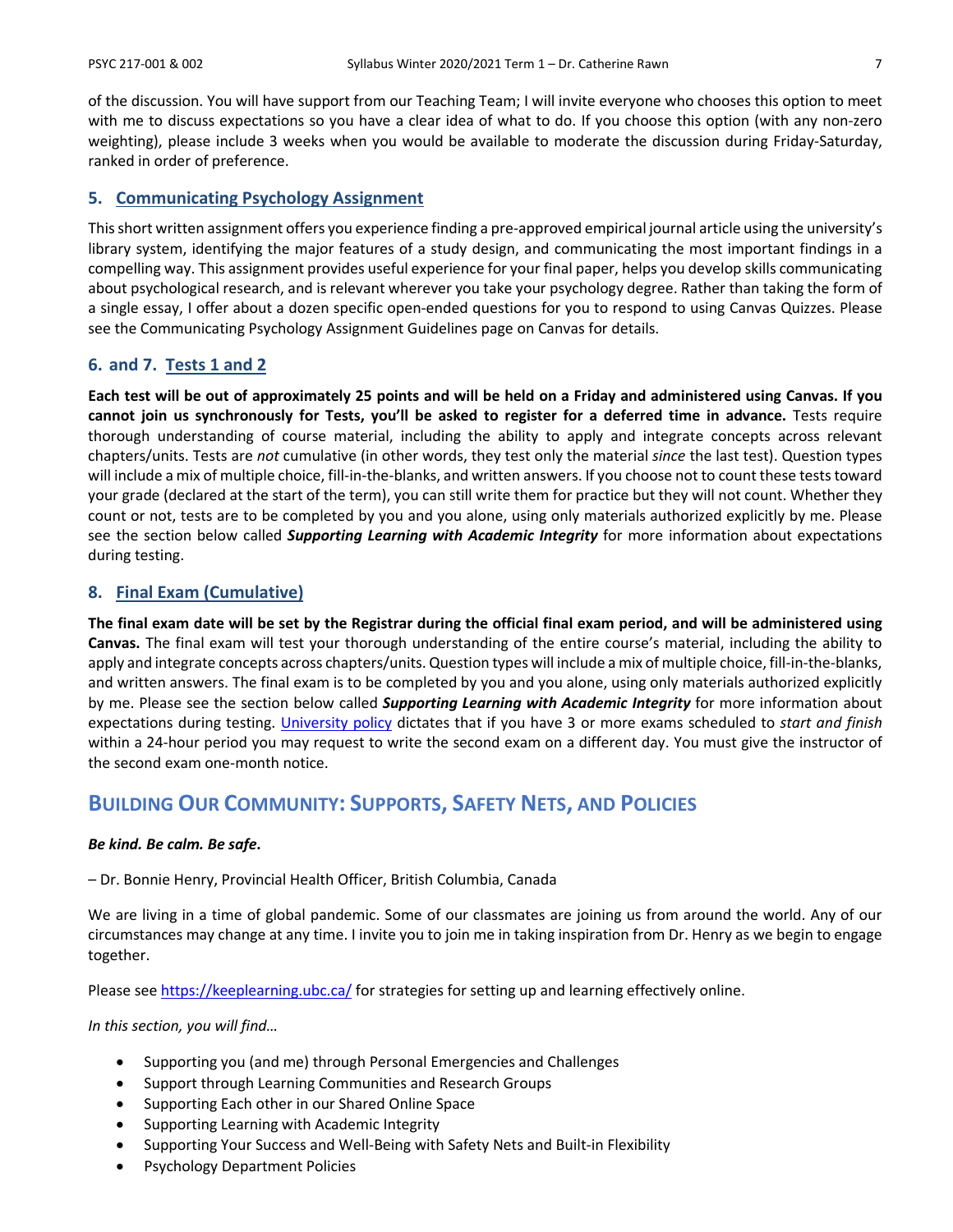#### **Supporting you (and me) through Personal Emergencies and Challenges**

If you experience a personal emergency during this time, please seek the resources and support you need to cope with that emergency. Check [https://students.ubc.ca/health,](https://students.ubc.ca/health) and reach out if you don't know how or which resources to access. I'll help as best I can.

Take care of yourself first. Then, reach out to me to check in about the course. I will bring patience, flexibility, and compassion as we work on a solution. You don't need to tell me what has happened. But at this point we can figure out if the built-In safety nets (see below) are sufficient accommodation; otherwise, I'll ask that you review the in-term concession criteri[a available here,](https://www.arts.ubc.ca/degree-planning/academic-performance/academic-concession/) and complete the Self-Declaration form if applicable. In more complex or longer-term affecting situations, please seek [Arts Academic Advising.](https://students.arts.ubc.ca/advising/contact-us/)

**Check out these support resources** *before* **an emergency.** See <https://students.ubc.ca/health> and especially <https://students.ubc.ca/covid19/mental-health-during-covid-19-outbreak> for ways to care for yourself during the pandemic and beyond. See also the Arts Student Support portal for wellness, academic, and broader support: [https://www.arts.ubc.ca/student-support/.](https://www.arts.ubc.ca/student-support/)

**What will happen if the Teaching Team experiences a personal emergency?** It is possible that I or a TF will experience a personal emergency during this course. I will communicate with you immediately and as often as I can, using the Announcements feature in Canvas. We will invite you to continue as much as possible with the scheduled learning activities, and we will communicate with you any modifications (e.g., to availability, timeliness of feedback) that are impacted. We will ask for your patience, flexibility, and compassion, as well as continued dedication to your and classmates' learning during that time.

**Support for Students with Accessibility Needs.** "The Centre for Accessibility facilitates disability-related accommodations and programming initiatives designed to remove barriers for students with disabilities and ongoing medical conditions." If you have ongoing need for accommodation, please contact UBC's [Centre for Accessibility.](https://students.ubc.ca/about-student-services/centre-for-accessibility) I'll be happy to work with you on accommodations.

**Support for International Students Studying Controversial Topics.** Although I do not anticipate that this statement is relevant in this course, the Provost has asked all of us to include this statement as a reminder in our syllabi: "During this pandemic, the shift to online learning has greatly altered teaching and studying at UBC, including changes to health and safety considerations. Keep in mind that some UBC courses might cover topics that are censored or considered illegal by non-Canadian governments. This may include, but is not limited to, human rights, representative government, defamation, obscenity, gender or sexuality, and historical or current geopolitical controversies. If you are a student living abroad, you will be subject to the laws of your local jurisdiction, and your local authorities might limit your access to course material or take punitive action against you. UBC is strongly committed to academic freedom, but has no control over foreign authorities (please visit [the Calendar](http://www.calendar.ubc.ca/vancouver/index.cfm?tree=3,33,86,0) for an articulation of the values of the University conveyed in the Senate Statement on Academic Freedom). Thus, we recognize that students will have legitimate reason to exercise caution in studying certain subjects. If you have concerns regarding your personal situation, consider postponing taking a course with manifest risks, until you are back on campus or reach out to your academic advisor to find substitute courses. For further information and support, please visit UBC resources on [Freedom of Expression.](http://academic.ubc.ca/support-resources/freedom-expression)"

#### **Support through Learning Communities (LC) and Research Groups**

It is my hope and intention that you and every single student in our class will feel a sense of belonging (thereby supporting your experience of *relatedness*). We will engage as a "large" group, with discussion threads and activities aimed at connecting all of us as we learn.

Because our class is so large (about 200 people across the two sections), we will be dividing into smaller groups, thereby supporting your *relatedness* as we build our community and as you develop *competence.* First, we will divide into **8 Learning Community (LC) groups of about 25 people, each led by a Teaching Fellow (TF)**. Your LC will be your primary go-to group for discussions and mini-assignments, and your TF will be there to support you. We will begin LC groups right away, making adjustments as our class roster shifts early in the term.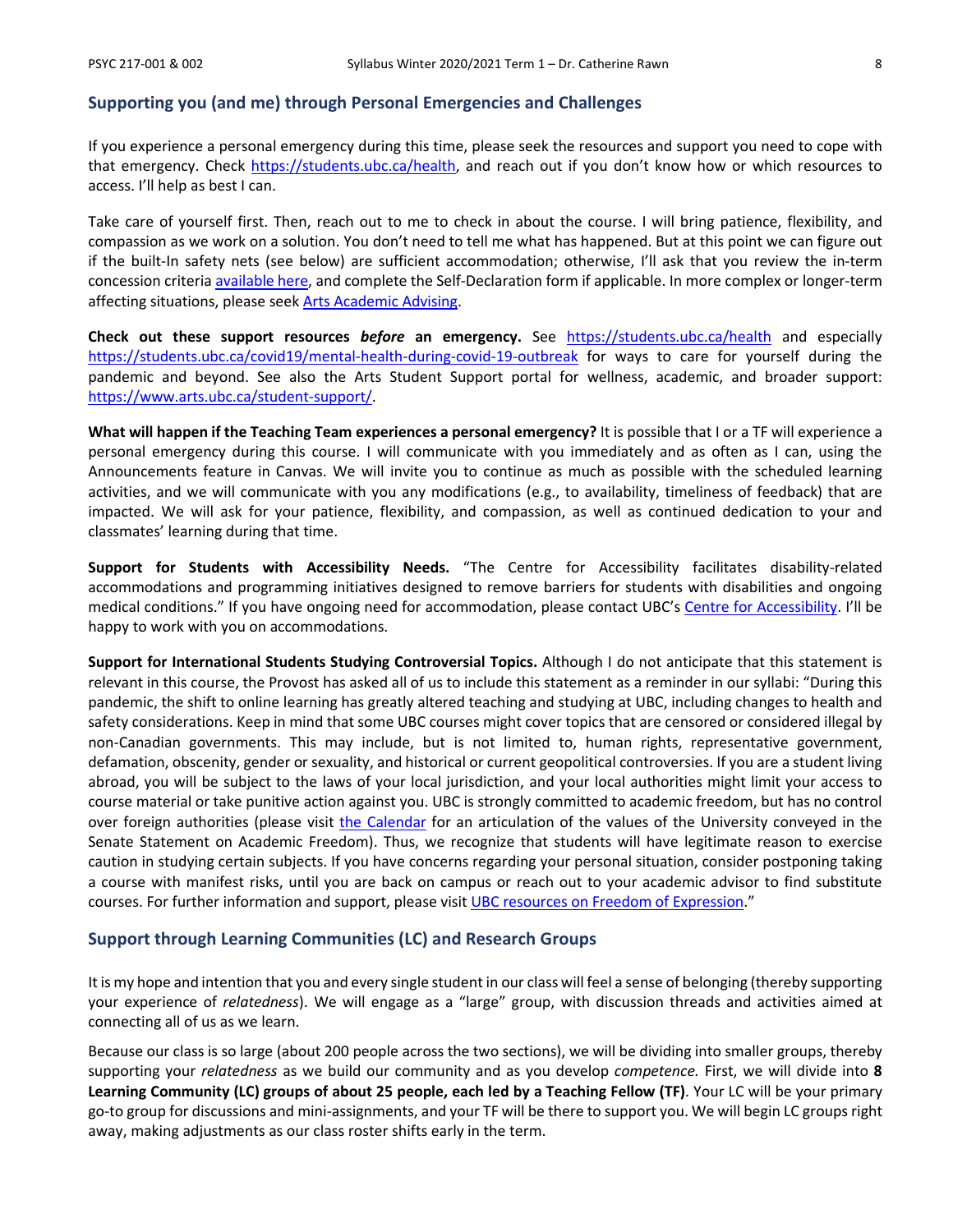After the add/drop period is complete, we will divide LCs further into **Research Groups of 4-5 people**. You will be working with your Research Group throughout the term to complete the Lab Research Project, with the guidance of your TF.

Your LC—and later, your Research Group—will appear in your *Groups* tab on Canvas, and will have its own space for discussion, wikis, and collaboration. For each LC, we will create virtual space in Collaborate Ultra for synchronous audio/visual conversation, if possible.

I have carefully considered whether to assign groups. Self-chosen groups support autonomy but *only among those students who are previously connected to other students.* Fully randomly assigned groups may miss chances to connect people who share a time zone. Thus, I will ask you to report in the Course Introduction module if you would like to be in a group with folks in/near to your time zone (if possible).

Option: If you would like an online space within Canvas for an additional self-chosen group (e.g., for studying; see also Academic Integrity section on collaborative studying), we can help you set that up.

#### **Supporting Each Other in our Shared Online Space**

Although we may be spread around the world, we are coming together to do this work of learning. Our Canvas home, including any links we add that connect in or out, is the space we hold for each other for this purpose of learning. This shared learning space is governed by and shaped by all of us.

In order to support our classmates joining us fully asynchronously, we will be recording synchronous sessions that occur in Collaborate Ultra. Recordings include the chat thread. Recordings are *not for sharing beyond our course's Canvas home*  (see Academic Integrity, below). Nonetheless, if you have legal or other serious concerns about having your identity recorded in this way, you might consider joining asynchronously. As always, please feel free to come to me to discuss options.

I've been holding space for learning in physical classrooms for about 15 years. This past Summer Term 2 (July-August 2020) was is the first time I led an entire course in a completely online space. This might be your first time learning in a completely online space—or maybe you have done this before. Let's all be patient and figure this out together.

One of the first things will we do together is set class engagement guidelines (supporting your experience of *autonomy* and *relatedness*). This [classroom guidelines](https://wiki.ubc.ca/Documentation:Inclusive_Teaching/Classroom_Guidelines) resource, as well as the UBC Values statement below, help us prepare for how we may want to engage together. Think about how you want to us to engage respectfully together, and what that looks like.

#### **I endorse UBC's Values Statement, and invite you to do the same:**

UBC provides resources to support student learning and to maintain healthy lifestyles but recognizes that sometimes crises arise and so there are additional resources to access including those for survivors of sexual violence. **UBC values respect for the person and ideas of all members of the academic community**. **Harassment and discrimination are not tolerated** nor is suppression of academic freedom. UBC provides **appropriate accommodation for students with disabilities and for religious and cultural observances**. **UBC values academic honesty** and students are **expected to acknowledge the ideas generated by others and to uphold the highest academic standards in all of their actions**. Details of the policies and how to access support are available here: [https://senate.ubc.ca/policies-resources-support-student-success.](https://senate.ubc.ca/policies-resources-support-student-success) (from [Senate Policy: V-130;](https://senate.ubc.ca/sites/senate.ubc.ca/files/downloads/Policy-20190207-V-130-Syllabus.pdf) emphasis added)

#### **Supporting Learning with Academic Integrity**

In the academic community—a community of which you are now a part—we deal in ideas. That's our currency, our way of advancing knowledge. By representing our own and others' contributions in an honest way, we are (1) respecting the rules of this academic community, and (2) showcasing how our own novel ideas are distinct from but relate to their ideas. APA style gives us a formal way to indicate where our ideas end and where others' begin. But academic integrity goes well beyond formal citation. **Welcome to the academic community. You are expected to act honestly and ethically in all your academic activities, just like the rest of us.**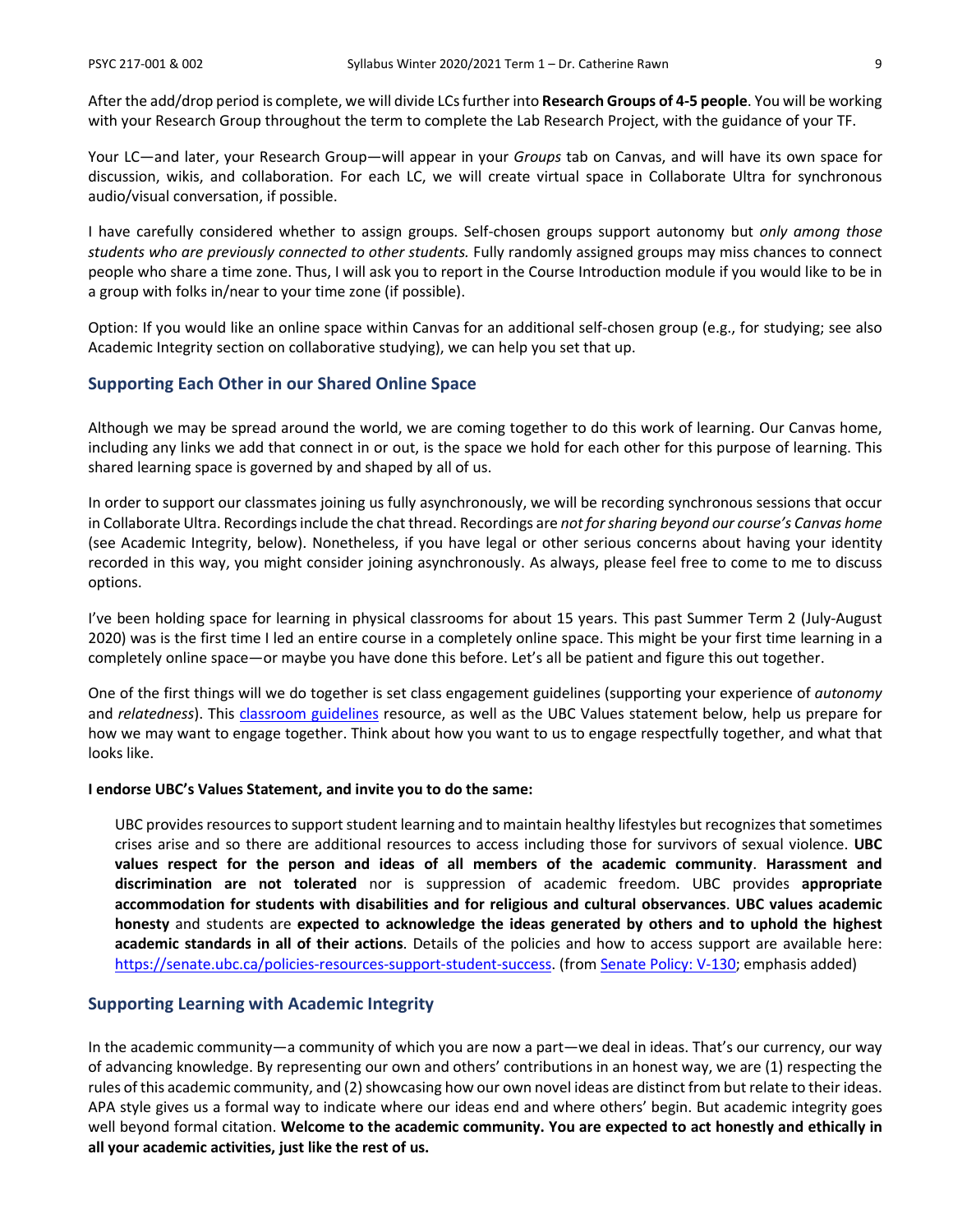Make sure you understand UBC's definitions o[f academic misconduct,](http://www.calendar.ubc.ca/Vancouver/index.cfm?tree=3,54,111,959) [consequences,](http://www.calendar.ubc.ca/Vancouver/index.cfm?tree=3,54,111,960) and expectation that students must clarify how [academic honesty](http://www.calendar.ubc.ca/Vancouver/index.cfm?tree=3,286,0,0) applies for a given assignment. *Please ask if you're not sure.* (While you're checking out the calendar, you might want to check out the ["Student Declaration and Responsibility"](http://www.calendar.ubc.ca/Vancouver/index.cfm?tree=3,285,0,0) statement you agreed to when you registered.)

**What does academic integrity look like in this course?** *At any time: if you are unsure if a certain type of assistance is authorized, please ask. If you have a need that is unmet by existing course materials, course structure, and/or our learning community members, please ask.*

**DO your own work.** All individual work that you submit should be completed by you and submitted by you. All assessments, large and small, are designed to help you learn Research Methods. It is *unacceptable* to use an editor (paid or unpaid) without my permission to revise, correct, or alter your work, because your submission is no longer your own work. It is *unacceptable* to buy/sell/swap/share assignment questions or answers on any platform. It is *unacceptable* to misrepresent your identity by using someone else to complete any portion of a course (e.g., comment on a discussion board, complete a quiz question). It is *unacceptable* to help someone else cheat.

**AVOID collusion.** Collusion is a form of academic integrity violation that involves working too closely together *without authorization*, such that the resulting submitted work gains unfair advantage over other students because is a measurement of the *group/pair/others'* understanding rather than the *individual* understanding (definition adapted fro[m OpenLearn\)](https://www.open.edu/openlearn/education/educational-technology-and-practice/educational-practice/developing-good-academic-practice/content-section-3.2). For example, collusion on an open book test includes working together to write answers or answering someone else's question in a WhatsApp chat. See more examples of collusio[n here.](https://www.open.edu/openlearn/education/educational-technology-and-practice/educational-practice/developing-good-academic-practice/content-section-3.2) Assignments that are explicitly the product of group collaboration *have authorization*, so don't count as collusion. Preparing to individually complete an assignment or test by studying together (e.g., discussing concepts, quizzing each other and giving feedback on each others' answers) doesn't count as collusion. In this course, **your final paper should be**  *individually written***;** you are presenting your own representation of the research project you previously developed in collaboration with others.

*Can I work with a classmate to co-create study notes?* Yes, you can create your own original collaborative notes (but see below). I recommend using the features in Canvas groups to ensure your work remains protected. Send me a message using Canvas Inbox, and I'll create a Group just for you. That will allow you to upload and share notes, and to work collaboratively on Pages [\(see this site for an introduction to these features\)](https://students.canvas.ubc.ca/navigating-canvas-groups/). I also recommend starting your collaboration with a written agreement that addresses integrity issues, such as these: *Who else can see/use/contribute to these notes? How will we ensure we are not violating copyright?*

**DO NOT share materials provided for you to use in this course.** We are working hard to provide all the materials you need to succeed in this course. In return, please respect our work. All assignment instructions, quiz questions and answers, discussion questions, announcements, PowerPoint slides, audio/video recordings, Canvas modules, and any other materials provided to you by the Teaching Team or in the textbook are for use in this course by students currently enrolled in PSYC 217 Sections 1 and 2. It is *unacceptable* to share any of these materials beyond our course, including by posting on file-sharing websites (e.g., CourseHero, Google Drive). It is *unacceptable* to copy and paste sentences from the textbook (e.g., definitions) into for-profit software (e.g., Quizlet) for use in studying. Respect the Teaching Team and textbook authors' intellectual property, and follow copyright law.

*Can I share your materials with a classmate who is struggling and trying to get caught up?* No, not directly. Please send them the link to where they can find the material in Canvas, after logging in with their CWL. Invite them to reach out to the Teaching Team for more support (e.g., financial need access to the textbook).

**DO acknowledge others' ideas.** Scholars build on the work of others, and give credit accordingly—this is a quality of strong academic writing. In this course, you will learn and practice ways to acknowledge others' work. Citing our sources in both formal and informal ways will be essential, and appropriate, depending on the assignment. For example, much of the way I think and write about academic integrity has been influenced by the work of Dr. Laurie McNeill, includin[g her excellent wiki](https://wiki.ubc.ca/Learning_Commons:Faculty_Resources/Academic_Integrity) that curated many of the above links, as well as Dr. Sarah Elaine Eaton, including her [webinar series.](https://taylorinstitute.ucalgary.ca/series/academic-integrity-urgent-emerging-topics) (*See what I just did there? In informal writing, such as discussion posts, we can use links and embed references to our fellow humans who informed our thinking. They're my ideas and written in my own words,*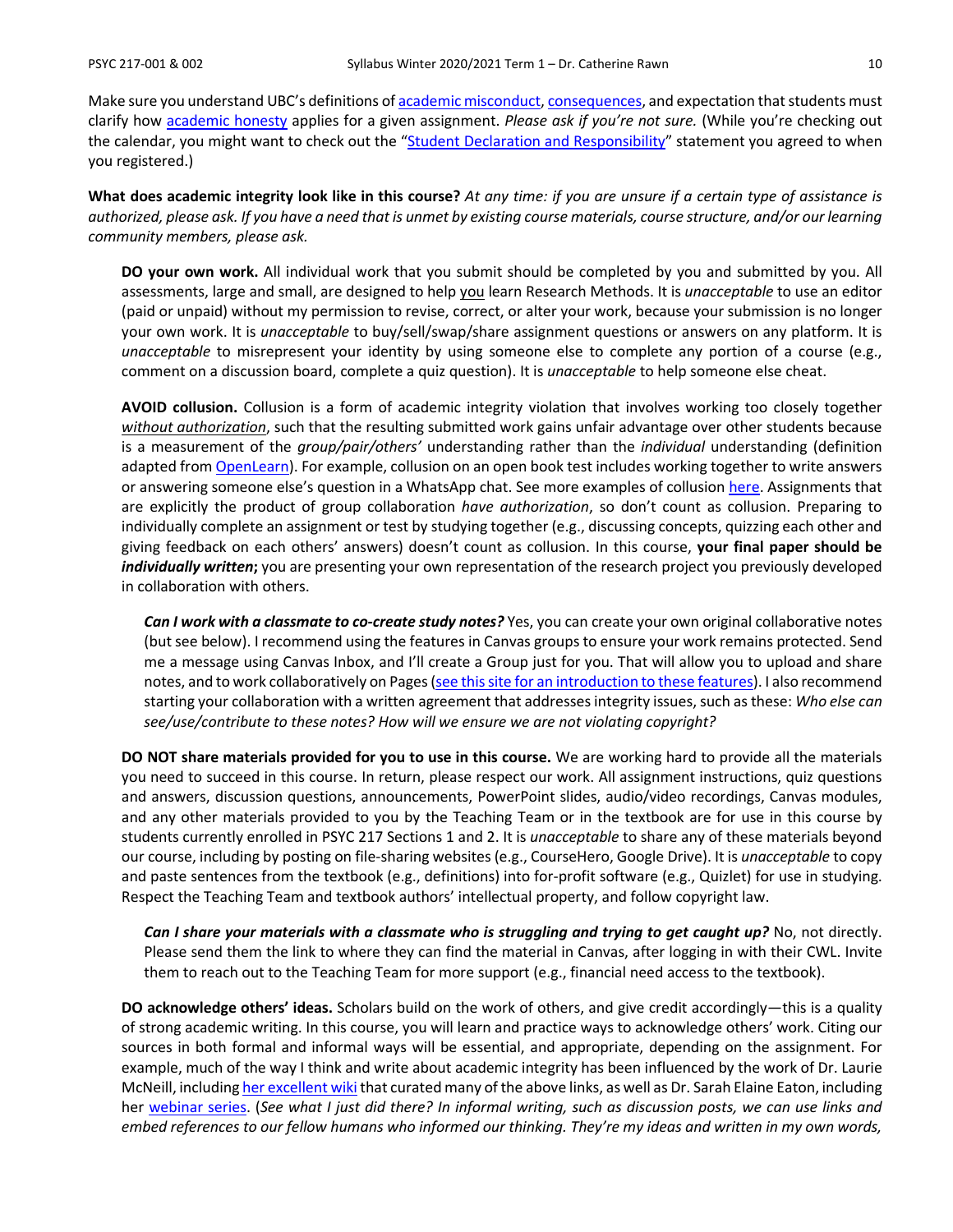*but I'd be thinking differently if it weren't for my encounter with their scholarly work. When we write more formally, such as for the Research Report in this course, we psychologists use APA style conventions to cite and reference.*)

**DO learn to avoid unintentional plagiarism.** Visit the Learning Commons' guide to academic integrity to help you organize your writing as well as understand how to prevent unintentional plagiarism, which can be challenging when first learning to paraphrase. Visit [http://learningcommons.ubc.ca/resource-guides/avoiding-plagiarism/.](http://learningcommons.ubc.ca/resource-guides/avoiding-plagiarism/) An example tip: Do not copy and paste text from other sources, including other people's work, even in a draft. It's easy to unintentionally misrepresent those words as your own in a later draft (which would still qualify as plagiarism). *Please feel free to ask (have I said that enough?)*.

#### **Supporting Your Success and Well-Being with Safety Nets and Built-in Flexibility**

I trust that when you *can* make deadlines on time you *will* make deadlines on time. Several safety nets are built in to the course for everyone to use without question, explanation or appeal, thereby supporting your experience of *autonomy* and privacy. **If you need more support beyond this, please reach out. I will offer patience, flexibility, and compassion, and I expect honesty and flexibility in return.**

- **There is no penalty for missing synchronous learning work (e.g., because of caregiving or time zones) if it is made up in another way.** For every synchronous learning meeting, I will strive to make recordings and activities available for those who need this accommodation. For example, Lesson Take-Home Messages will provide opportunities to answer questions posed/discussed during the synchronous session. *If you have other ideas about how I can best support you, please let me know.*
- **Flexible weighting of Learning Assessments.** You choose how much you can engage with this course from the start. Please see Learning Assessments for instructions on how and when to do this.
- **Late Communicating Psychology Assignment or APA-Style Report:** You will receive TWO 1-Day-Late Passes**.** Use them all at once (2 days for one assignment), or separate (e.g., 1 day for 2 assignments). After those two days have been used, standard 10% per day deductions will apply (except in emergency circumstances).
- **Smartbook Adaptive Mastery Quizzes:** If you miss the Tuesday noon (PT) deadline, please catch up as soon as you can. I have to manually record completion grades, so if completion grades have already been recorded on Canvas before you have caught up, please let me know so I can check and then update your score. **Project engagement, Weekly Learning Activities.:** If you miss routine asynchronous or synchronous work, please catch up by completing it as soon as you can. If the missed work was time-sensitive and doesn't make sense to catch up, the alternative assignment is this: Submit to me a brief synthesis of your Learning Community's discussion on that week's topic, along with a brief reflection on how you have made progress on that Week's learning objectives (posted at the start of the Lesson).
- **Re-grade request process.** If you feel strongly that a question on any quiz or your paper was graded unfairly, you may submit the **[Re-Grade Request Form](https://ubcarts.ca1.qualtrics.com/jfe/form/SV_a9m73Sk3N9ApUrP)**. To qualify, you must submit the form within 2 weeks of the date grades were posted on Canvas. I will consider your request carefully and will respond via email as soon as possible. Re-grading may result in an increase or decrease. That re-grade is final.

#### **Psychology Department Policies**

#### **Grading**



Department-wide policy for 2020: "In order to reduce grade inflation and maintain equity across multiple course sections, all psychology courses are required to comply with departmental norms regarding grade distributions. **However, in the spirit of flexibility and compassion in light of COVID-19 and the associated pivoting to online teaching, those departmental norms have been adjusted upwards by 5% for only 2020W.** According to these adjusted norms, the average grade in 100- and 200-level Psychology classes will be 72 for an exceptionally strong class, 70 for an average class, and 68 for a weak class, with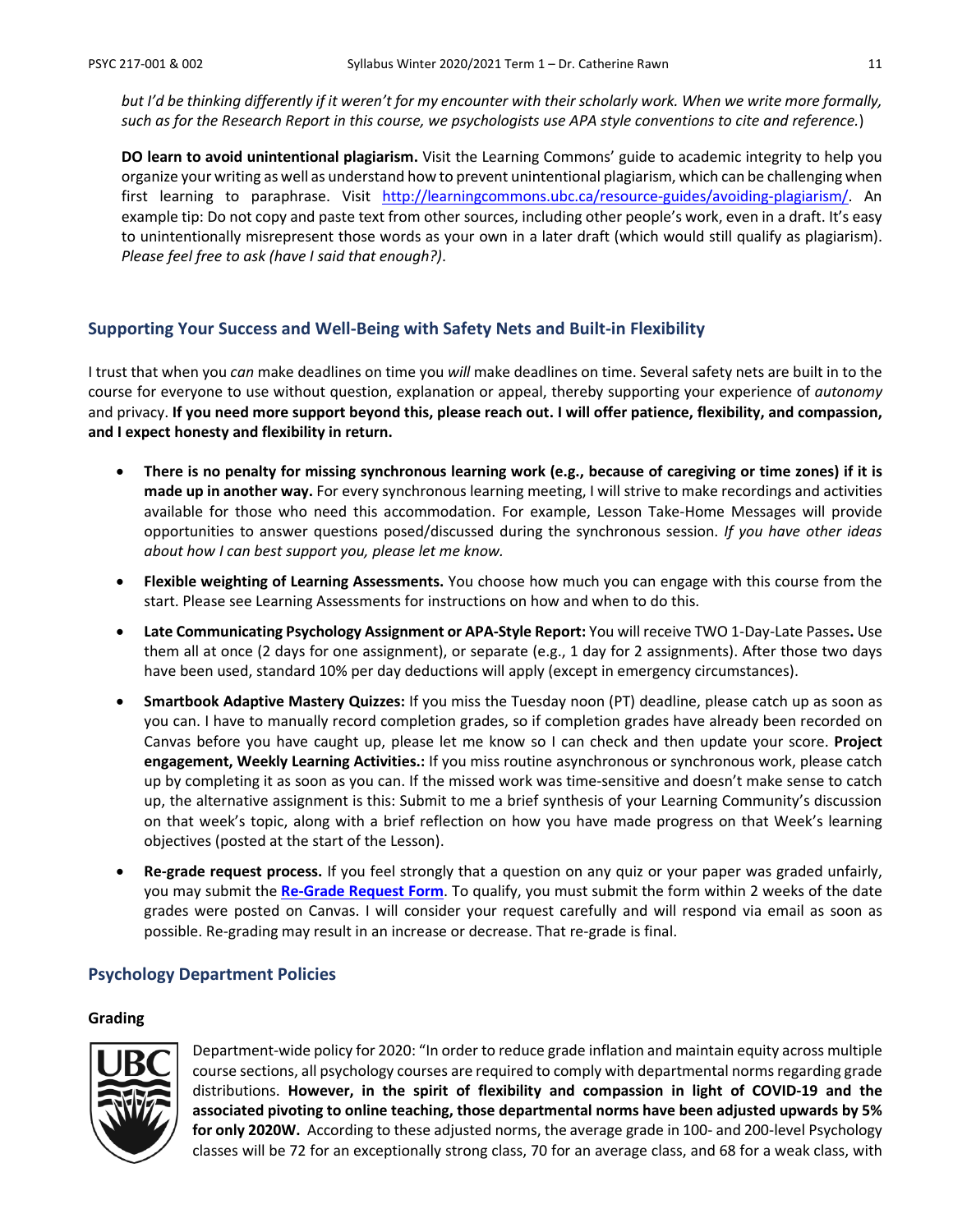a standard deviation of 14. The corresponding figures for 300- and 400-level classes will be 75, 73, and 71, with a standard deviation of 13. Scaling may be used in order to comply with these norms; grades may be scaled up or down as necessary by the professor or department. Grades are not official until they appear on a student's academic record. You will receive both a percent and a letter grade for this course. At UBC, they convert according to the key below:

| A+ 90-100% B+ 76-79% C+ 64-67% D 50-54% |  |  |  |
|-----------------------------------------|--|--|--|
| A 85-89% B 72-75% C 60-63% F 0-49%      |  |  |  |
| A- 80-84% B- 68-71% C- 55-59%           |  |  |  |

#### **Academic Misconduct**

Cheating, plagiarism, and other forms of academic misconduct are very serious concerns of the University, and the Department of Psychology has taken steps to alleviate them. In the first place, the Department has implemented software that can reliably detect cheating on multiple-choice exams by analyzing the patterns of students' responses. In addition, the Department subscribes to *Turnitin* — a service designed to detect and deter plagiarism. All materials (term papers, lab reports, etc.) that students submit for grading will be compared to over 5 billion pages of content located on the Internet or in Turnitin's own proprietary databases. The results of these comparisons are compiled into customized "Originality Reports" containing several, sensitive measures of originality that flag instances of matching text suggesting possible plagiarism; instructors receive copies of these reports for every student in their classes. During exams, the instructor and invigilators reserve the right to move students in their seating arrangement with no explanation provided.

In all cases of suspected academic misconduct, the parties involved will be pursued to the fullest extent dictated by the guidelines of the University. Strong evidence of cheating or plagiarism may result in a zero credit for the work in question. According to the University Act (section 61), the President of UBC has the right to impose harsher penalties including (but not limited to) a failing grade for the course, suspension from the University, cancellation of scholarships, or a notation added to a student's transcript. For details on pertinent University policies and procedures, please see Chapter 5 in the UBC Calendar [\(http://students.ubc.ca/calendar\)](http://students.ubc.ca/calendar).

### **SUPPLEMENTAL READING LIST**

#### **Ethics and Values Units**

- Neuroskeptic. (2012). The nine circles of scientific hell. *Perspectives on Psychological Science, 7*, 643-644. DOI:10.1177/1745691612459519
- Madigan, R., Johnson, S., & Linton, P. (1995). The language of psychology: APA style as epistemology. *American Psychologist, 50*, 428-436. DOI: 10.1037/0003-066X.50.6.428

#### **Replication Unit**

- Pashler, H., & Wagenmakers, E.-J. (2012). Editors' introduction to the special section on replicability in psychological science: A crisis of confidence? *Perspectives on Psychological Science*, 7*,* 528-530. DOI:10.1177/1745691612465253
- Hamlin, J. K. (2017). Is psychology moving in the right direction? An analysis of the evidentiary value movement. *Perspectives on Psychological Science, 12*, 690-693.

### **REFERENCES**

Throughout this syllabus I have cited many journal articles. I include them here (1) to model responsible, APA style citation and referencing practices we will be using in this course, and (2) to show you some of the many ways I use research to guide the decisions I make in my teaching practice and course design. These are *not* required reading, but you may find some of them interesting (e.g., Dunlosky et al., 2013).

American Psychological Association. (2013). *APA guidelines for the undergraduate psychology major 2.0.* Washington, DC: Author. Retrieved from http://www.apa.org/ed/precollege/about/psymajor-guidelines.pdf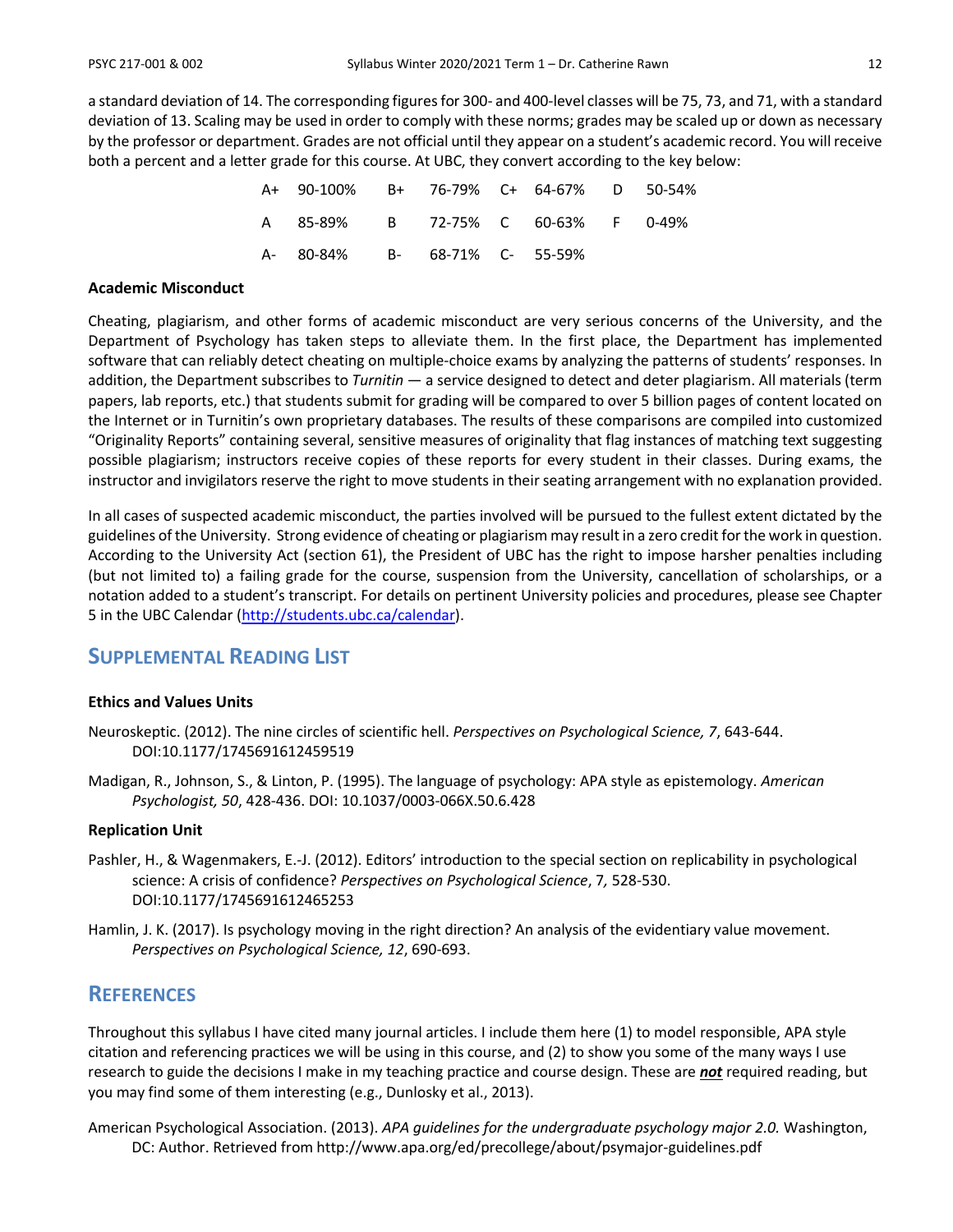- Ceynar Rosell, M., Beck, D. M., Luther, K. E., Goedert, K. M., Shore, W. L., & Anderson, D. D. (2006). The pedagogical value of experimental participation paired with course content. *Teaching of Psychology, 32*, 95-99. DOI: 10.1207/s15328023top3202\_3
- Dunlosky, J., Rawson, K. A., Marsh, E. J., Nathan, M. J., & Willingham, D. T. (2013). Improving students' learning with effective learning techniques: Promising directions from cognitive and educational psychology. *Psychological Science in the Public Interest, 14*, 4-58. DOI: 10.1177/1529100612453266
- Fink, L. D. (2003). *Creating significant learning experiences: An integrated approach to designing college courses*. San Francisco, CA: Jossey-Bass.
- Glass, A. L., & Kang, M. (2018). Dividing attention in the classroom reduces exam performance. *Educational Psychology,*  DOI: 10.1080/01443410.2018.1489046
- Kliegal, R., & Bates, D. (2011). International collaboration in psychology is on the rise. *Scientometrics, 87*, 149-158. DOI: 10.1007/s11192-010-0299-0
- Michael, J. (2006). Where's the evidence that active learning works? *Advances in Physiology Education, 30*, 159-167. DOI: 10.1152/advan.00053.2006
- Rideout, C. A. (2018). Students' choices and achievement in large undergraduate classes using a novel flexible assessment approach. *Assessment & Evaluation in Higher Education, 43*, 68-78. DOI: 10.1080/02602938.2017.1294144
- Roediger, H. L., III, & Karpicke, J. D. (2006). Test-enhanced learning: Taking memory tests improves long-term retention. *Psychological Science, 17*, 249-255. DOI: 10.1111/j.1467-9280.2006.01693.x
- Ryan, R. M., & Deci, E. L. (2020). Intrinsic and extrinsic motivation from a self-determination theory perspective: Definitions, theory, practices, and future directions. *Contemporary Educational Psychology, 61*, 101860*.* DOI: 10.1016/j.cedpsych.2020.101860

### **ACKNOWLEDGEMENTS AND COPYRIGHT**

UBC Vancouver's Point Grey Campus is situated on the traditional, ancestral, and unceded territory of the [Musqueam](http://aboriginal.ubc.ca/community-youth/%20musqueam-and-ubc/)  [people.](http://aboriginal.ubc.ca/community-youth/%20musqueam-and-ubc/) The work of redesigning this course in summer 2020 occurred on the traditional territories of the Musqueam, Squamish and Tsleil-Waututh peoples.

The original design of this course and syllabus (in 2008) were critically informed by insights from a similar course designed by Dr. A. Carle (U. North Florida), whose peer-reviewed syllabus is available from the *Society for the Teaching of Psychology's Office of Teaching Resources in Psychology* website, as well as syllabi from Dr. A. Perrino (UBC) and Dr. C. Cuttler (UBC). Annual revisions to this course and syllabus have been influenced by feedback from students in all my PSYC 217 Sections since Fall 2008, my Teaching Fellows and fellow instructors, American Psychological Association (2007/2013) and Fink (2003). Flexible assessment strategy and language was adopted for Fall 2020, drawing on Dr. Candice Rideout's (UBC, Faculty of Land and Food Systems) scholarly research, advice, as well as her FNH 355 course syllabus (with permission). Academic Integrity language and approach has been greatly informed by the work of Dr. Laurie McNeill and Dr. Sarah Elaine Eaton.

*PSYC 217 Sections 001 and 002 Research Methods in Psychology Course Syllabus 2020* by *Catherine Rawn* is licensed under the Creative Commons Attribution-NonCommercial-ShareAlike 4.0 International License. To view a copy of this license, visi[t http://creativecommons.org/licenses/by-nc-sa/4.0/.](http://creativecommons.org/licenses/by-nc-sa/4.0/)

#### Recommended APA-style citation:

Rawn, C. D. (2020). *PSYC 217 Sections 001 and 002 Research Methods in Psychology Course Syllabus*. University of British Columbia, Vancouver Canada*.* Retrieved fro[m http://blogs.ubc.ca/catherinerawn](http://blogs.ubc.ca/catherinerawn)